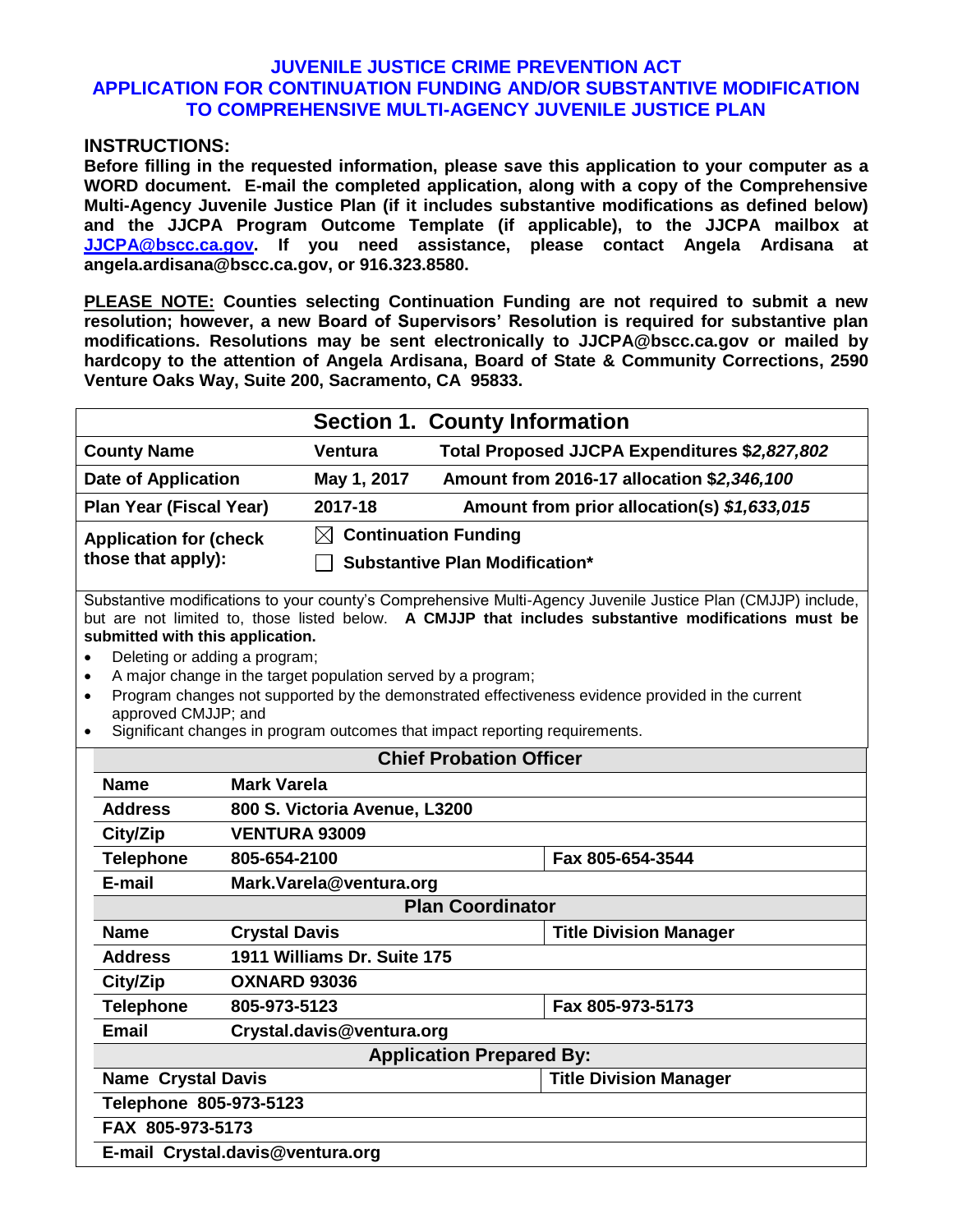**JUVENILE JUSTICE CRIME PREVENTION ACT APPLICATION FOR CONTINUATION FUNDING AND/OR SUBSTANTIVE MODIFICATION TO COMPREHENSIVE MULTI-AGENCY JUVENILE JUSTICE PLAN**

| Section 2. Juvenile Justice Coordinating Council (JJCC)                   |              |                |  |  |  |
|---------------------------------------------------------------------------|--------------|----------------|--|--|--|
| List any changes to your JJCC.* Check here if there have been no changes. |              |                |  |  |  |
| Name/Agency of those Added/Deleted                                        | <b>Added</b> | <b>Deleted</b> |  |  |  |
| <b>Kelly Long/ Board of Supervisors</b>                                   |              |                |  |  |  |
| <b>Kathy Long/ Board of Supervisors</b>                                   |              |                |  |  |  |
| Ken Sherwood/Juvenile Justice Delinquency<br><b>Prevention</b>            |              |                |  |  |  |
| <b>Council</b>                                                            |              |                |  |  |  |
| <b>Judy Warner/ Juvenile Justice Delinguency Prevention</b>               |              |                |  |  |  |
| <b>Council</b>                                                            |              |                |  |  |  |
|                                                                           |              |                |  |  |  |
|                                                                           |              |                |  |  |  |
|                                                                           |              |                |  |  |  |
|                                                                           |              |                |  |  |  |
|                                                                           |              |                |  |  |  |
|                                                                           |              |                |  |  |  |

\*Note: Section 749.22 of the Welfare and Institutions Code, Chapter 325, Statutes of 1998, mandates the following membership on the Juvenile Justice Coordinating Council. (Additional members may be added.)

"The coordinating councils shall, at a minimum, include the chief probation officer, as chair, and one representative each from the district attorney's office, the public defender's office, the sheriff's department, the board of supervisors, the department of social services, the department of mental health, a community-based drug and alcohol program, a city police department, the county office of education or a school district, and an atlarge community representative. In order to carry out its duties pursuant to this section, a coordinating council shall also include representatives from nonprofit community-based organizations providing services to minors."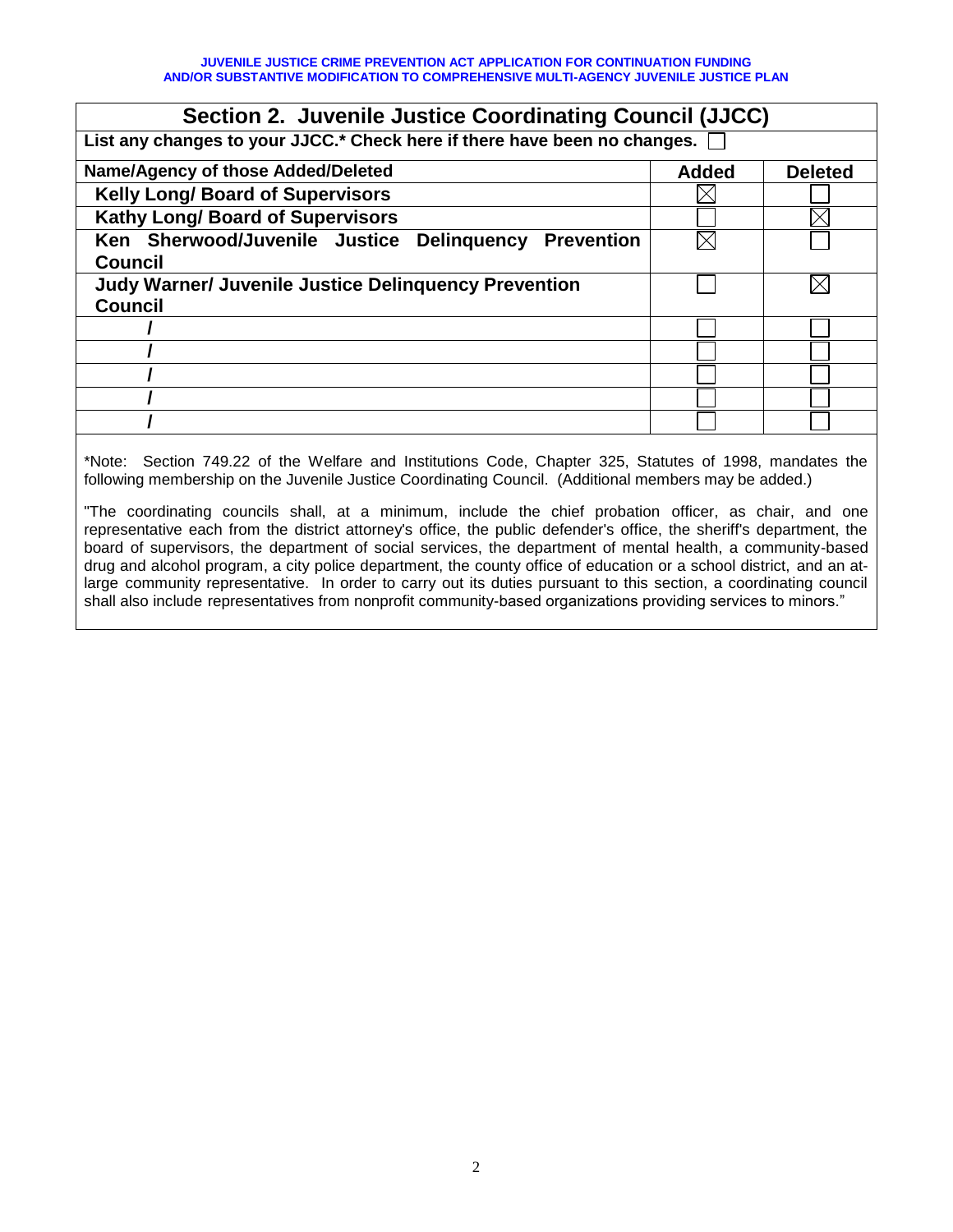## **JUVENILE JUSTICE CRIME PREVENTION ACT APPLICATION FOR CONTINUATION FUNDING AND/OR SUBSTANTIVE MODIFICATION TO COMPREHENSIVE MULTI-AGENCY JUVENILE JUSTICE PLAN**

|                                                                                                                                                                             | <b>Section 3. Plan Modification</b>                                                                                                                                                                                                               |  |  |  |
|-----------------------------------------------------------------------------------------------------------------------------------------------------------------------------|---------------------------------------------------------------------------------------------------------------------------------------------------------------------------------------------------------------------------------------------------|--|--|--|
| Summarize proposed modifications to your plan with respect to each of the following:                                                                                        |                                                                                                                                                                                                                                                   |  |  |  |
| L.                                                                                                                                                                          | Changes in law enforcement, probation, education, mental health, health, social services, drug and alcohol<br>and other resources that specifically target at-risk juveniles, juvenile offenders and their families: None                         |  |  |  |
|                                                                                                                                                                             | II. Changes in the prioritization of the neighborhoods, schools, and other areas in the community that face a<br>significant public safety risk from juvenile crime: None                                                                         |  |  |  |
|                                                                                                                                                                             | III. Changes in the continuum of responses to juvenile crime and delinguency that demonstrate a collaborative<br>and integrated approach for implementing swift, certain and graduated responses to at risk youth and juvenile<br>offenders: None |  |  |  |
|                                                                                                                                                                             | <b>Section 4. Modifications to Current Programs</b>                                                                                                                                                                                               |  |  |  |
| Provide the name and other requested information for each current program proposed for<br>modification. (Copy this section if more than three programs are to be modified.) |                                                                                                                                                                                                                                                   |  |  |  |
|                                                                                                                                                                             | Program Name: Habitual Offender Prevention Endeavor (AKA ROPP)                                                                                                                                                                                    |  |  |  |
|                                                                                                                                                                             | Proposed program modifications and reasons for change: There have been no changes to the last year's plan.                                                                                                                                        |  |  |  |
|                                                                                                                                                                             | Changes to program outcomes, goals and/or outcome measures: None                                                                                                                                                                                  |  |  |  |
|                                                                                                                                                                             | Program Name: Truancy Habits Reduced Increases Vital Education (THRIVE)                                                                                                                                                                           |  |  |  |
|                                                                                                                                                                             | Proposed program modifications and reasons for change: There have been no changes to the last year's plan.                                                                                                                                        |  |  |  |
|                                                                                                                                                                             | Changes to program outcomes, goals and/or outcome measures: None                                                                                                                                                                                  |  |  |  |
|                                                                                                                                                                             | <b>Program Name: Evening Reporting Center (ERC)</b>                                                                                                                                                                                               |  |  |  |
|                                                                                                                                                                             | Proposed program modifications and reasons for change: There have been no changes to the last year's plan.                                                                                                                                        |  |  |  |
|                                                                                                                                                                             | Changes to program outcomes, goals and/or outcome measures: None                                                                                                                                                                                  |  |  |  |
|                                                                                                                                                                             |                                                                                                                                                                                                                                                   |  |  |  |